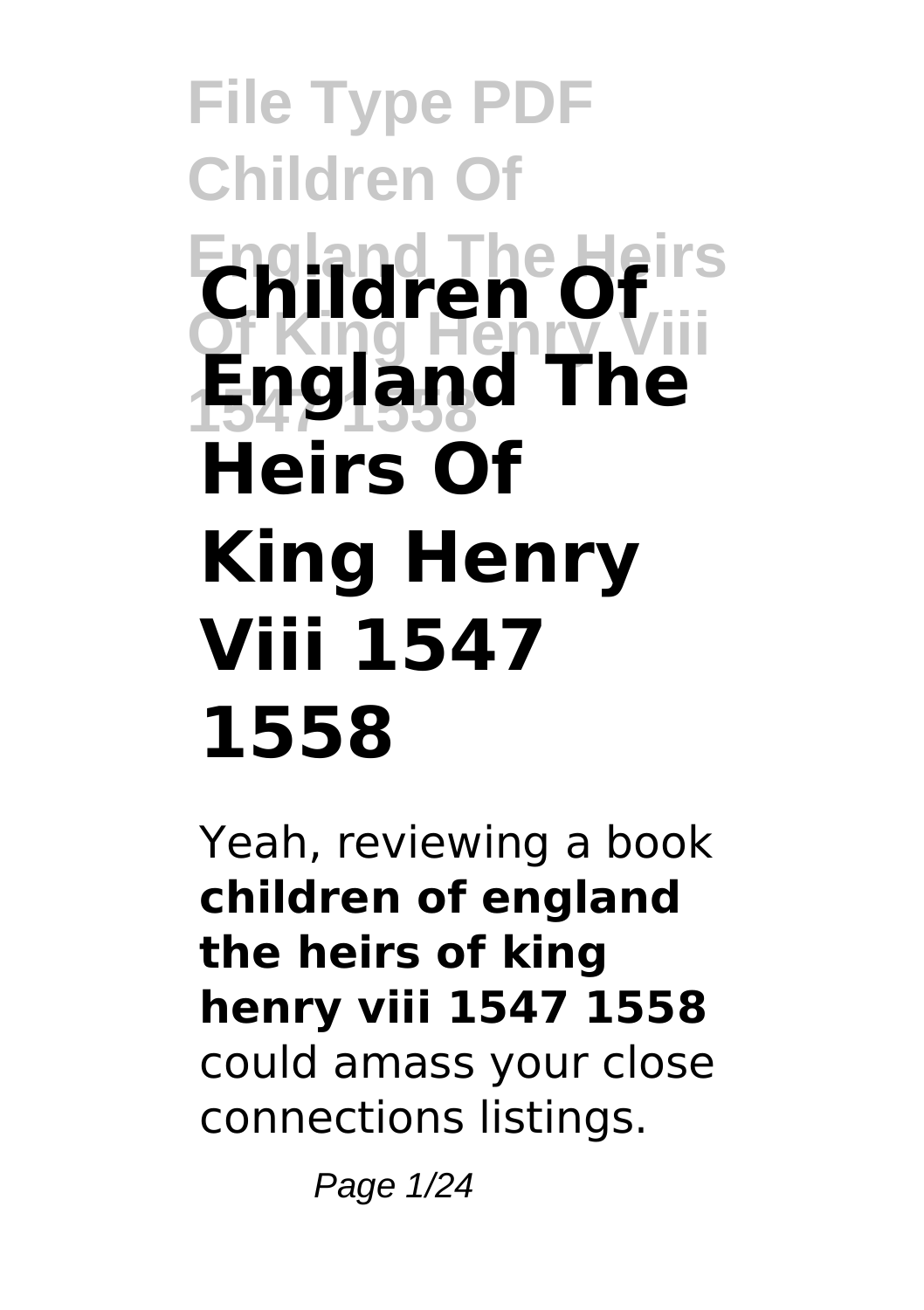**This is just one of the S** solutions for you to be **1547 1558** understood, expertise successful. As does not recommend that you have astonishing points.

Comprehending as competently as promise even more than additional will present each success. bordering to, the message as capably as acuteness of this children of england the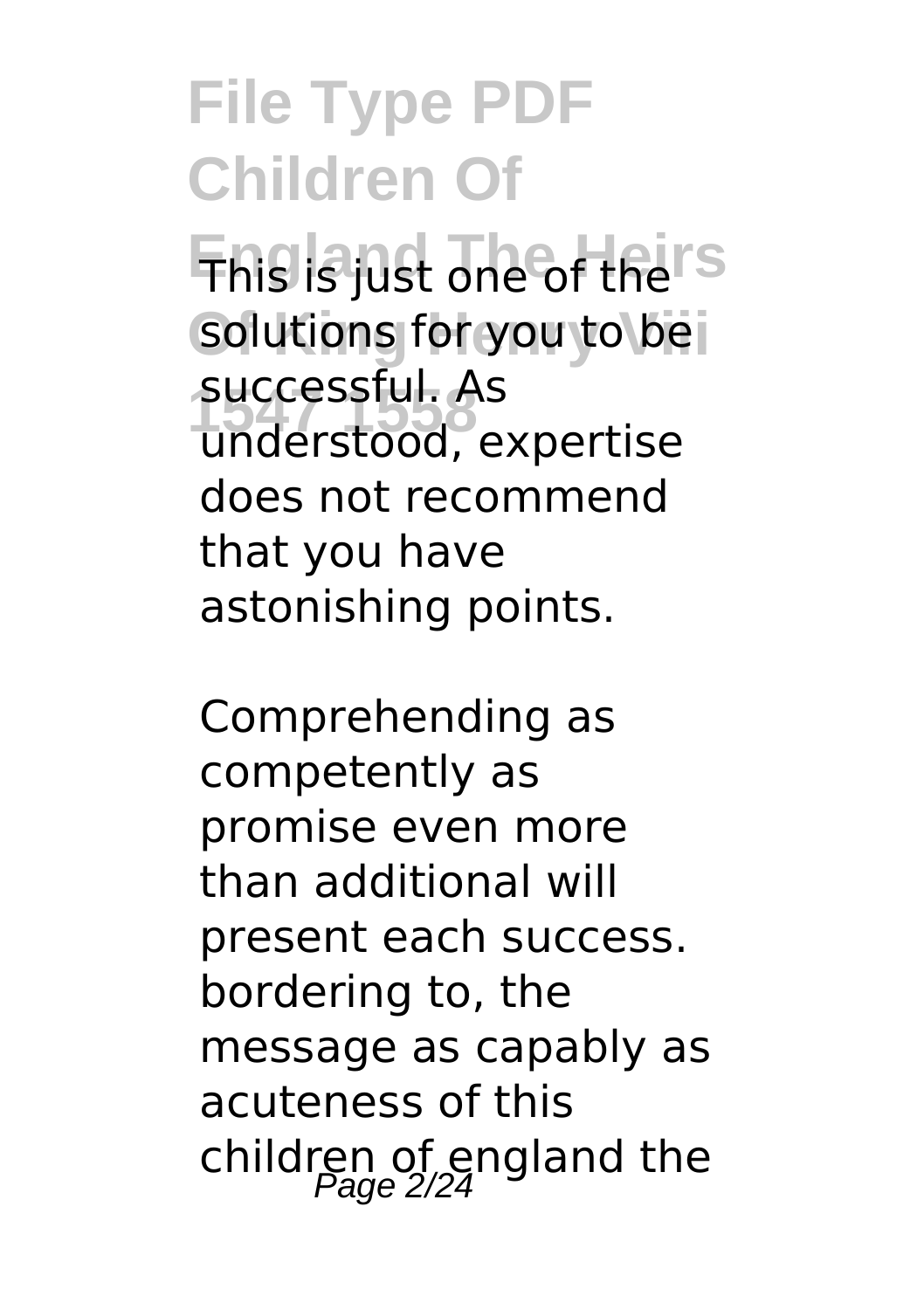**Fieirs of king henry viiis Of King Henry Viii** 1547 1558 can be **1547 1558** picked to act. taken as capably as

Better to search instead for a particular book title, author, or synopsis. The Advanced Search lets you narrow the results by language and file extension (e.g. PDF, EPUB, MOBI, DOC, etc).

### **Children Of England The Heirs** 2/24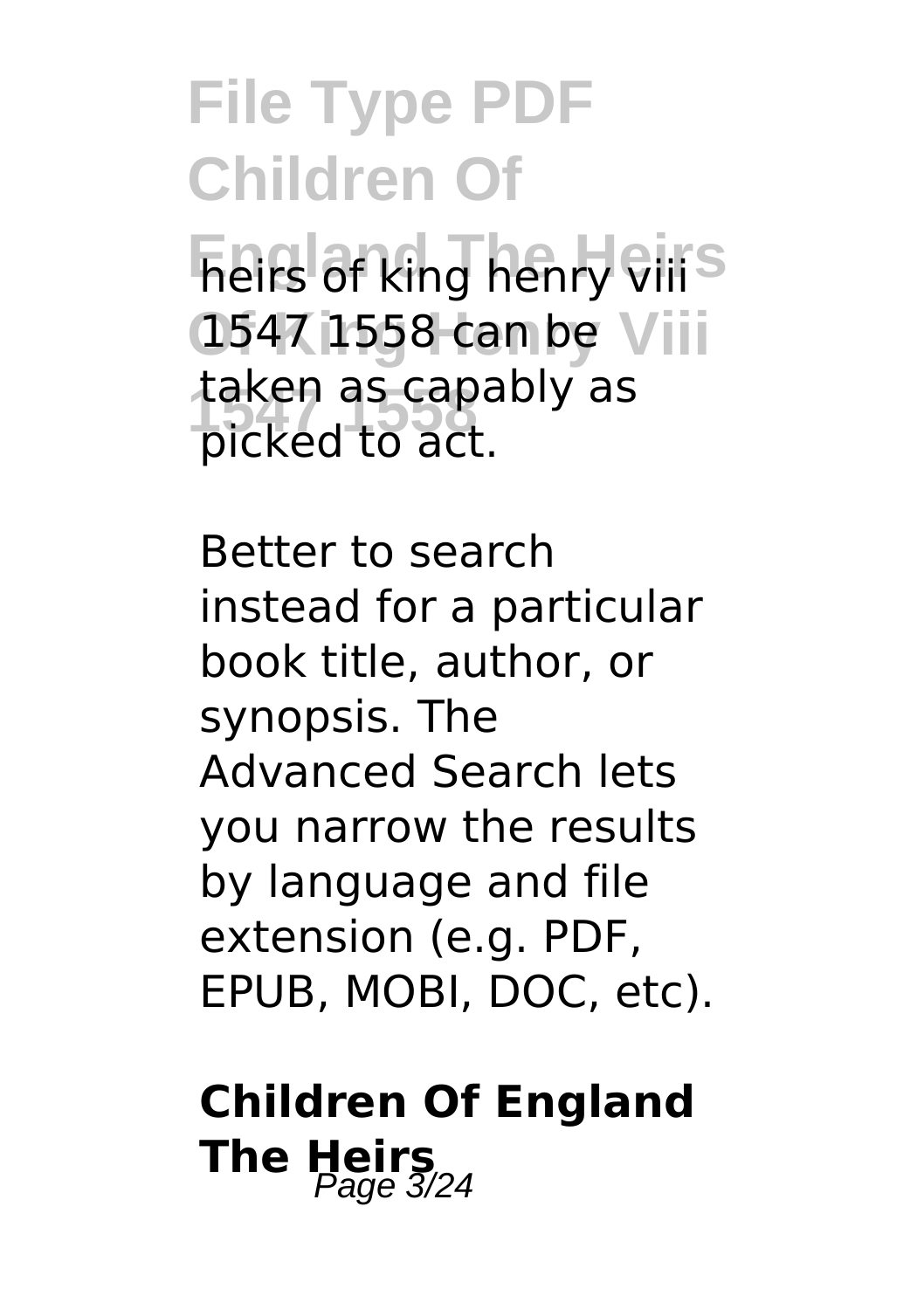Edward, Elizabeth and<sup>S</sup> Jane were staunch Viii **1547 1558** devout Catholic; each Protestants, Mary a had a very different mother and they had grown up in vastly different circumstances. In CHILDREN OF ENGLAND, Alison Weir's interest is not in constitional history but in the characters and relationships of Henry's four Heirs.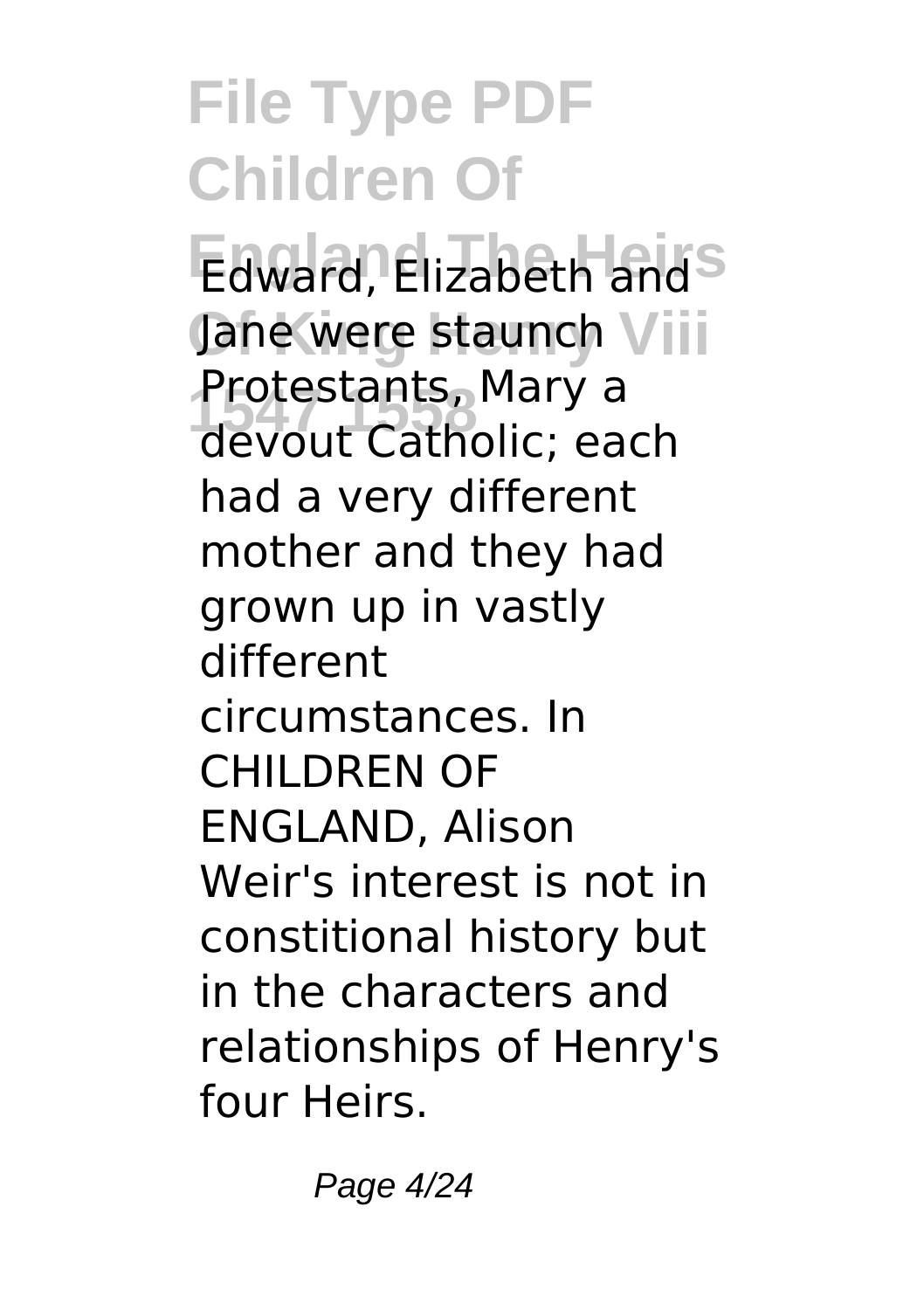**England The Heirs Children Of England: Of King Henry Viii The Heirs of King 1547 1558** In Children of England, **Henry VIII 1547 ...** Alison Weir's interest is not in constitutional history but in the characters and relationships of Henry's four heirs. Making use of a huge variety of contemporary sources, she brings to life one of the most extraordinary periods of English history.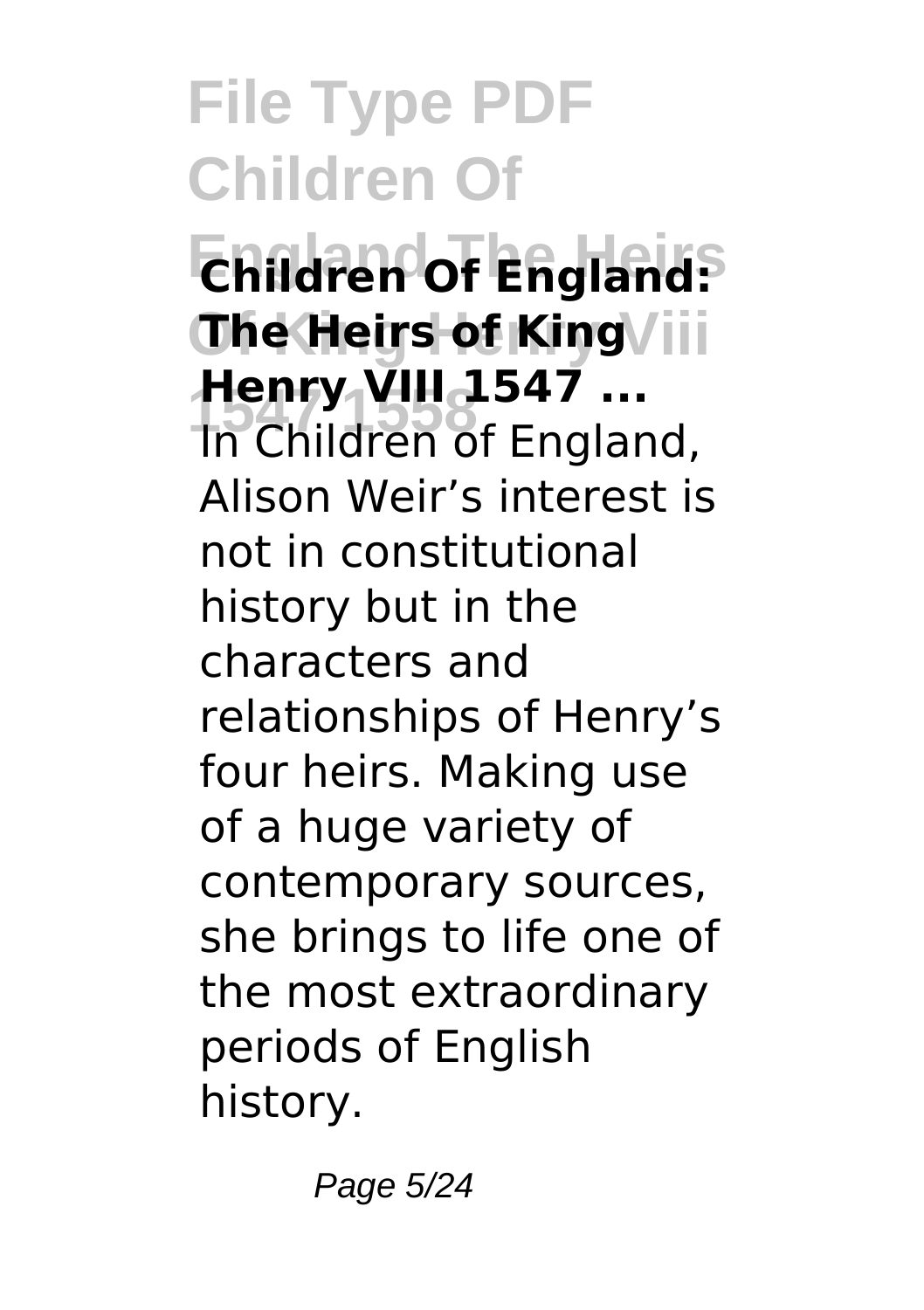**England The Heirs Children of England: Of King Henry Viii The Heirs of King Henry VIII 1547 ...**<br>When Henry VIII died in **Henry VIII 1547 ...** 1547, he left three highly intelligent children to succeed him in turn, to be followed, if their lines failed, by the descendants of his sister, Mary Tudor. Children of...

**Children of England: The Heirs of King Henry VIII 1547 ...**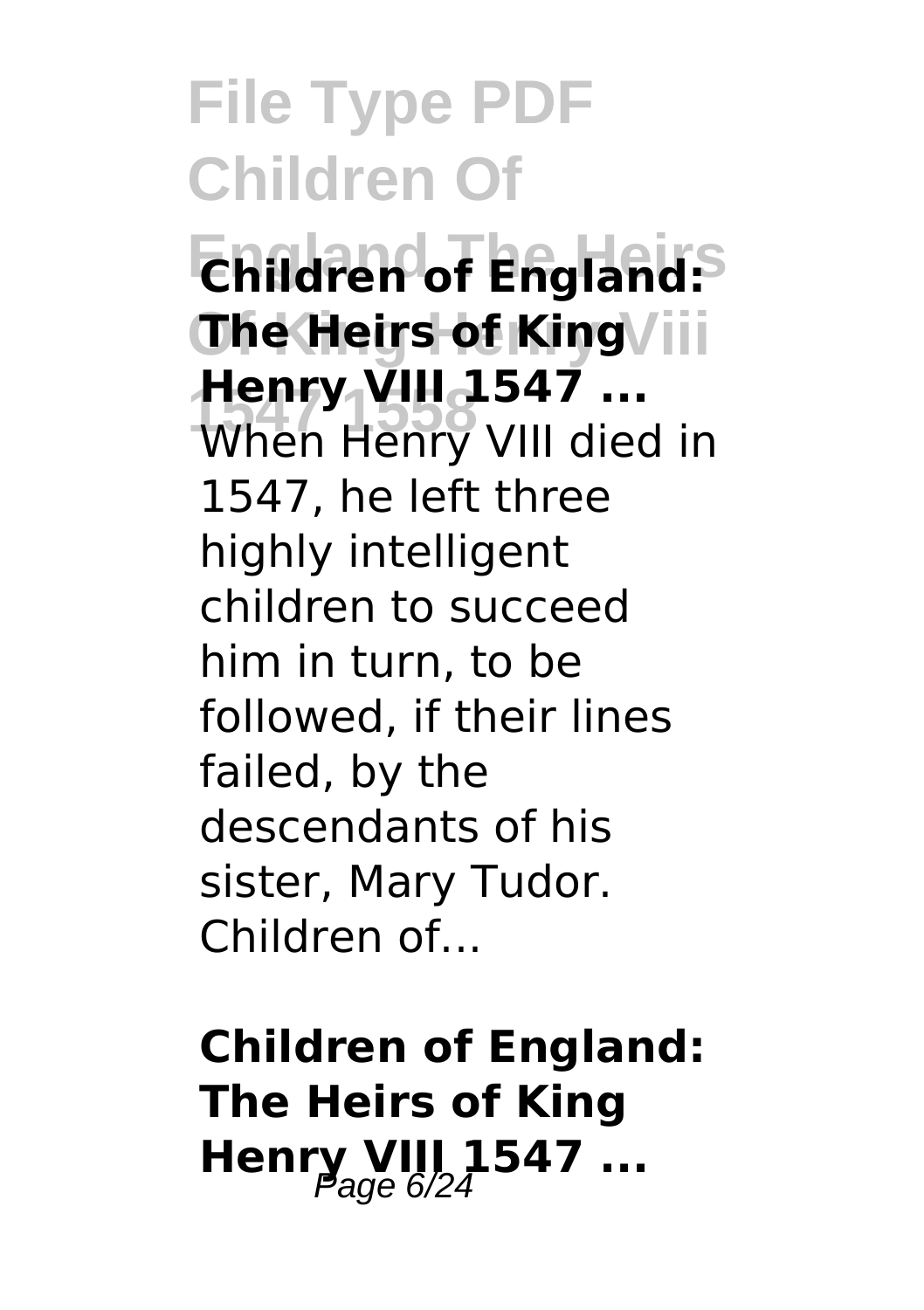Edward, Elizabeth and<sup>S</sup> Jane were staunch Viii **1547 1558** devout Catholic; each Protestants, Mary a had a very different mother and they had grown up in vastly different circumstances. In "Children of England", Alison Weir's interest is not in constitional history but in the characters and relationships of Henry's four Heirs.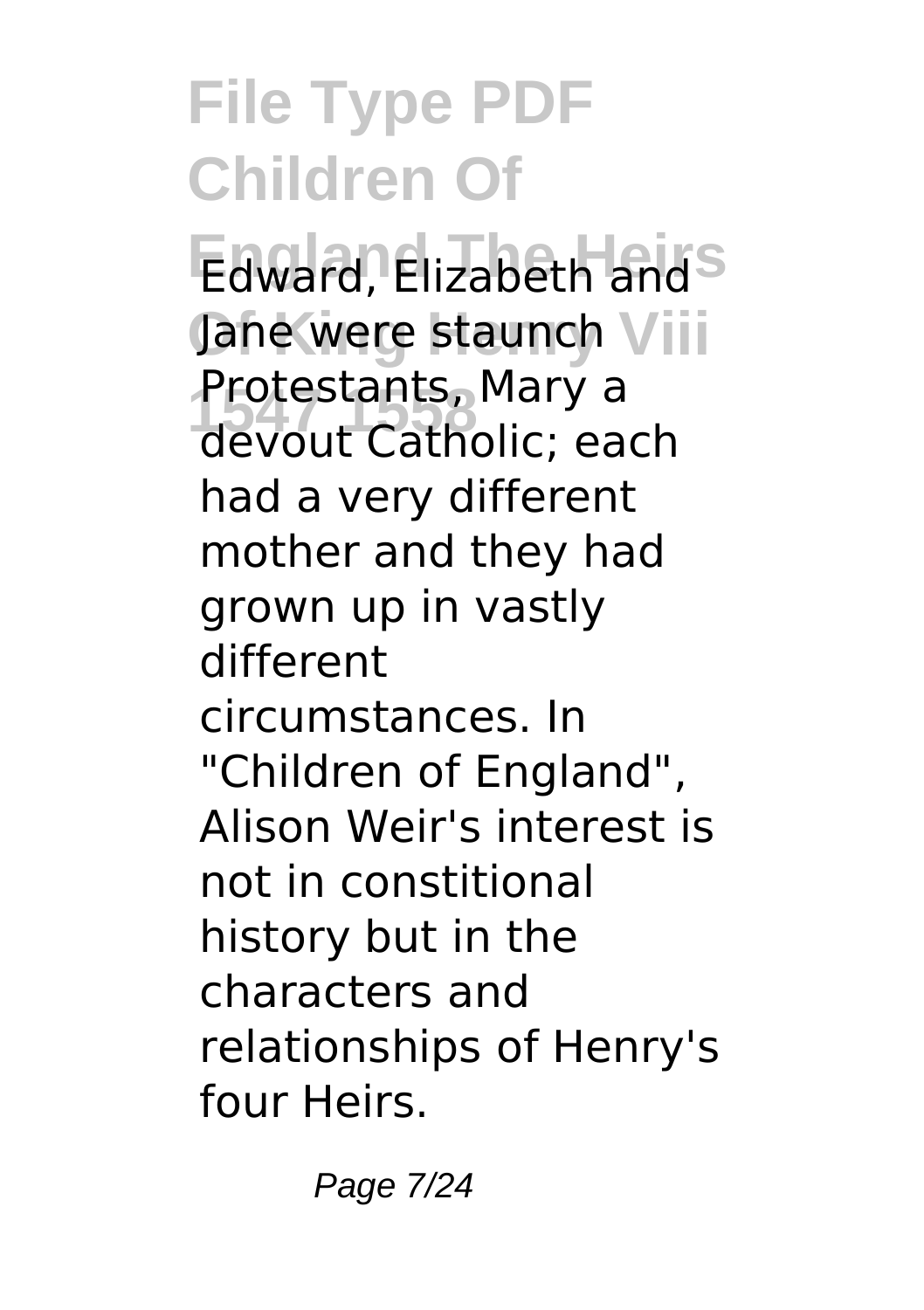**England The Heirs Children of England: Of King Henry Viii The Heirs of King 1547** ...<br>Get this from a library! **Henry VIII 1547 ...** Children of England : the heirs of King Henry VIII, 1547-1558. [Alison Weir]

**Children of England : the heirs of King Henry VIII, 1547 ...** Children of England: the heirs of King Henry VIII, 1547-1558 by Alison Weir. This product has passed our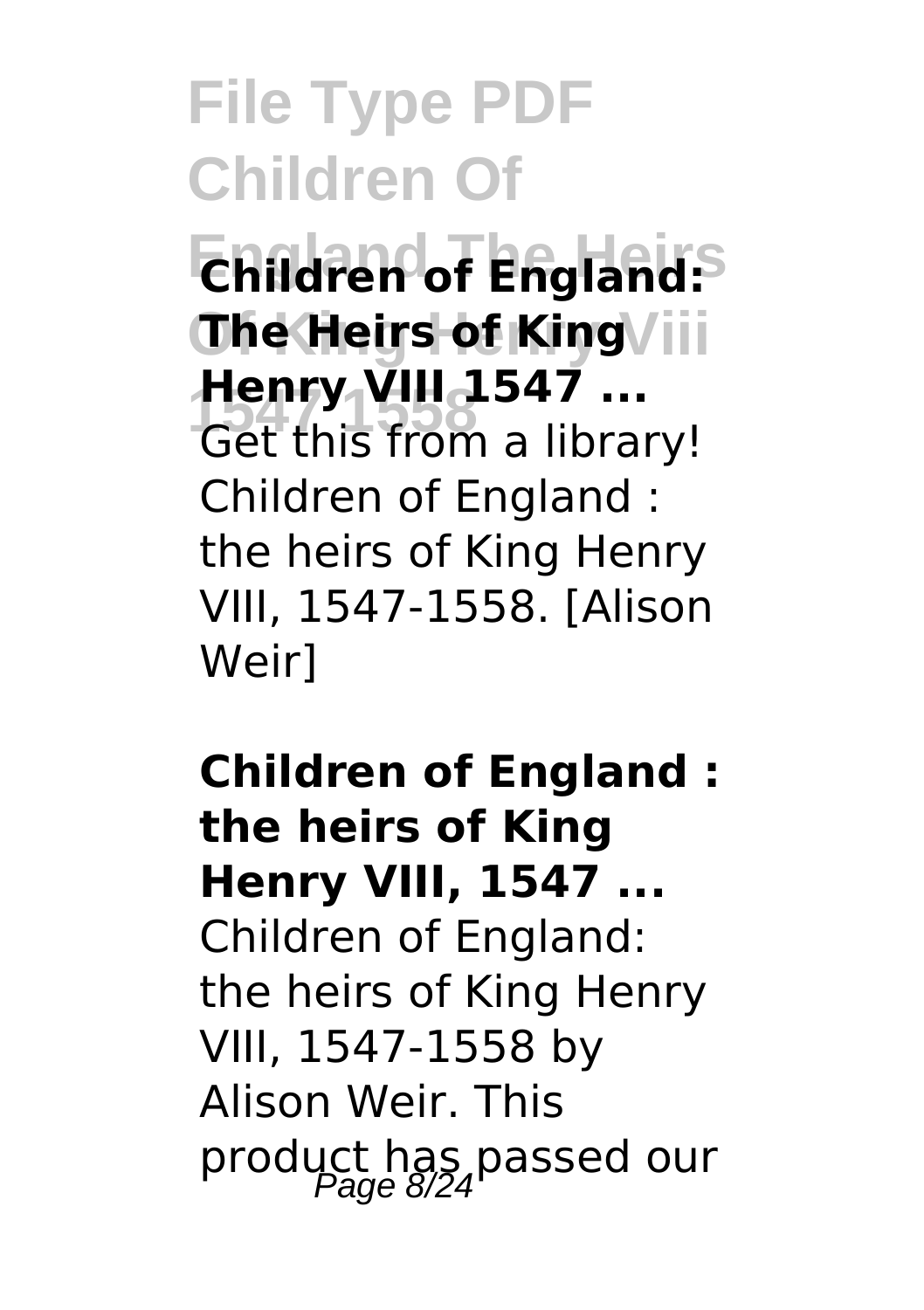**Eneticulous quality** eirs checks and isnry Viii guaranteed to be in<br>3889 condition, With good condition. With over 7 million ratings, you can buy from us with confidence.

#### **CHILDREN OF ENGLAND: HEIRS OF KING HENRY VIII (0224038338 ...** When Henry VIII dies in 1547 he left three highly intelligent children to succeed him in turn - Edward,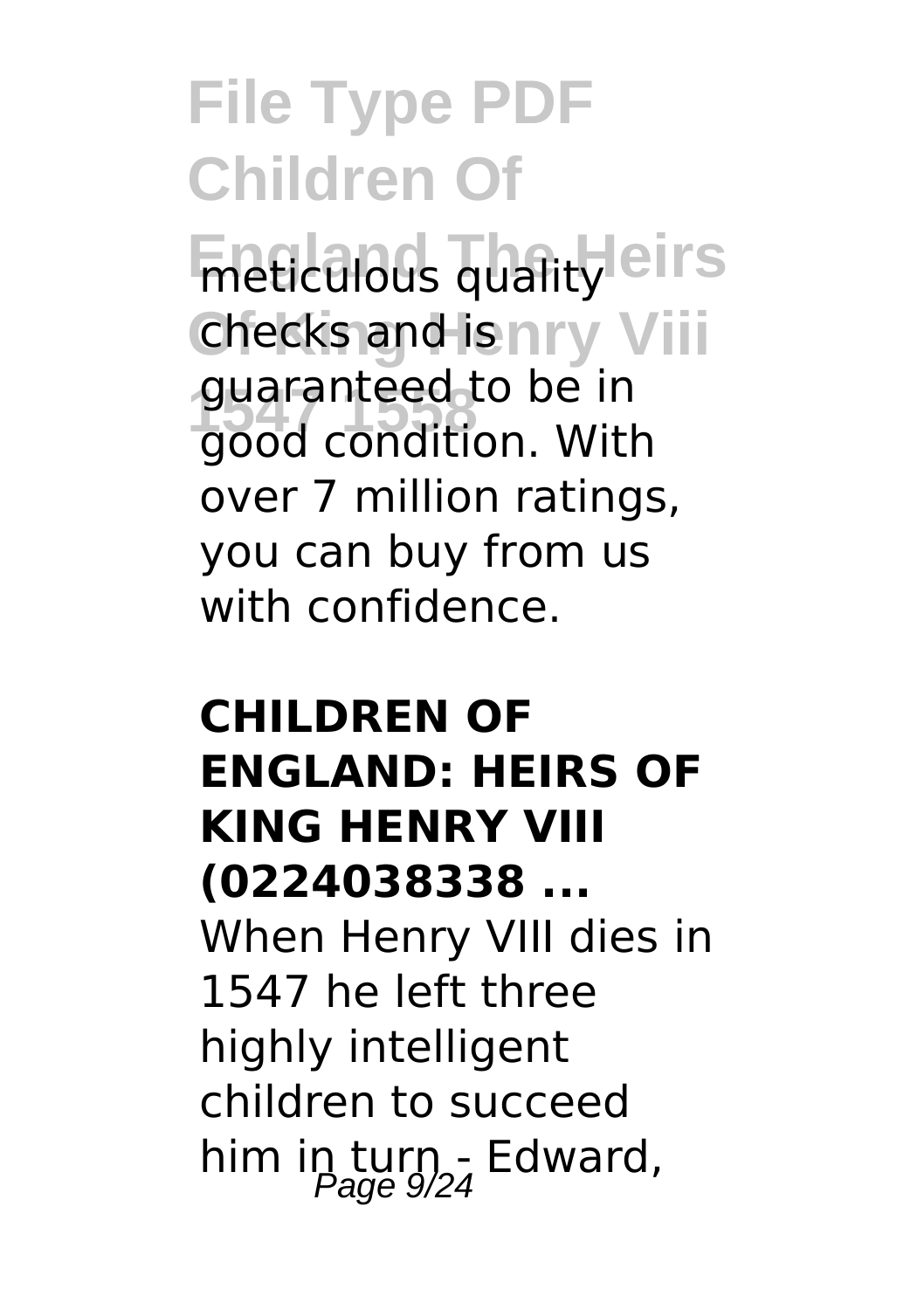**Mary and Elisabeth<sup>e</sup> to** be followed, if their Viii lines failed, by the<br>descendents of his descendents of his sister Mary Tudor, one of whom was the illfated Lady Jane Grey, Edward was nine years old, Mary thirty-one and Jane ten. Edward, Elizabeth and Jane were staunch Protestants, Mary a devout Catholic; each

## **Children of England:**

...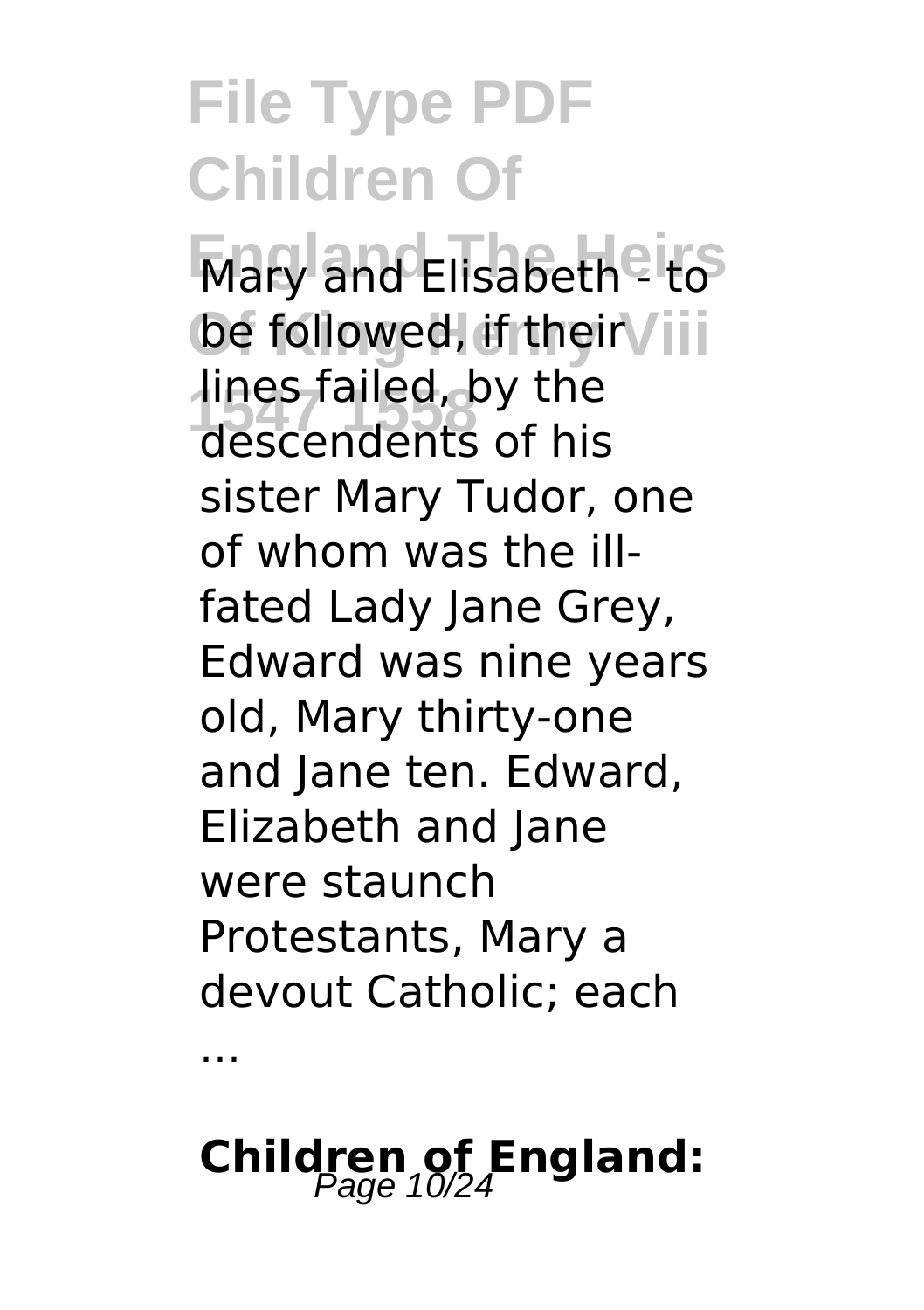### **File Type PDF Children Of England The Heirs The Heirs of King Henry VIII, 1547 Mill 1547 1558** The Heirs of Kings Children of England: Henry VIII, 1547-1558, by Alison Weir With all the hoopla surrounding the royal birth, I was inspired this week to read up on some British history and, sitting on my shelves for quite some time

was Children of England : The Heirs of Kings Henry VIII, 1547-1558, by Alison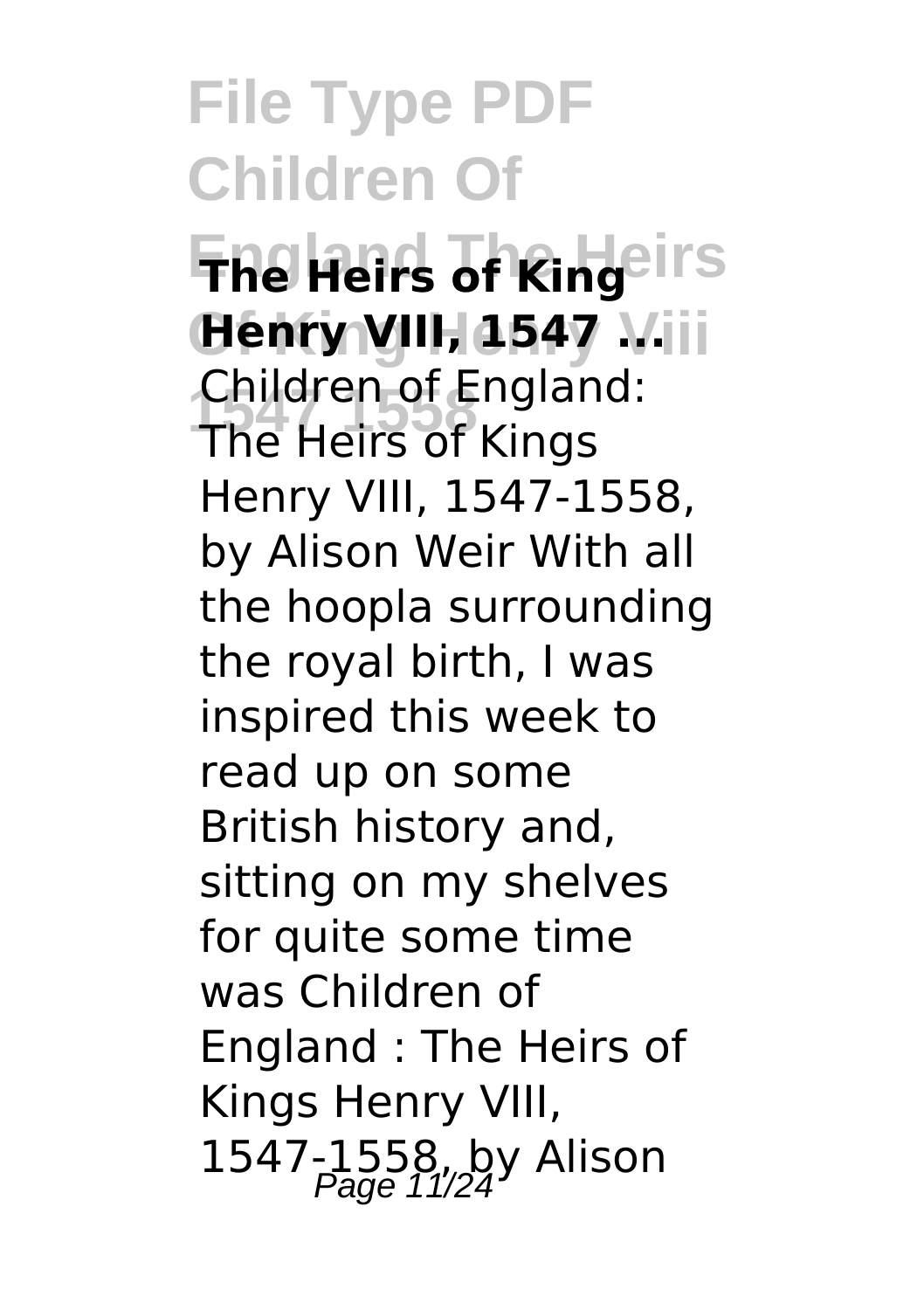**File Type PDF Children Of England The Heirs** Weir. **Of King Henry Viii 1547 1558 Children of England: Eight Bookcases: The Heirs of Kings ...** Henry VIII of England had several children. The best known children are the three legitimate offspring who survived infancy and would succeed him as monarchs of England successively, Edward VI, Mary I and Elizabeth I. His first two wives, Catherine of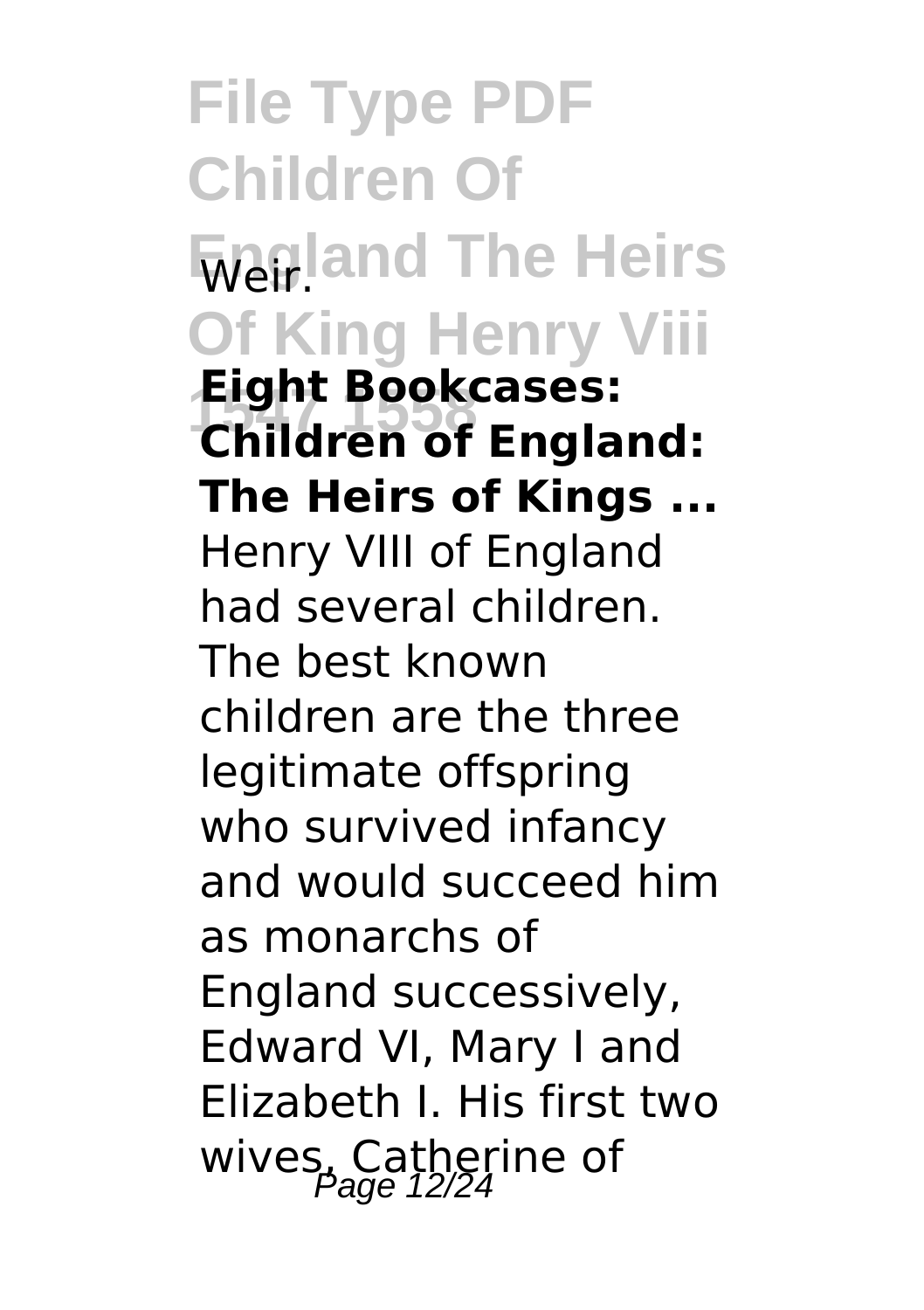**England The Heirs** Aragon and Anne Boleyn, had several/iii **1547 1558** ended in stillbirth, pregnancies that miscarriage, or death in infancy. Henry acknowledged one illegitimate child, Henry FitzRoy, as his own, but is suspected to have fathered several illegitimate ...

#### **Children of Henry VIII - Wikipedia**

Lady Margarita Armstrong-Jones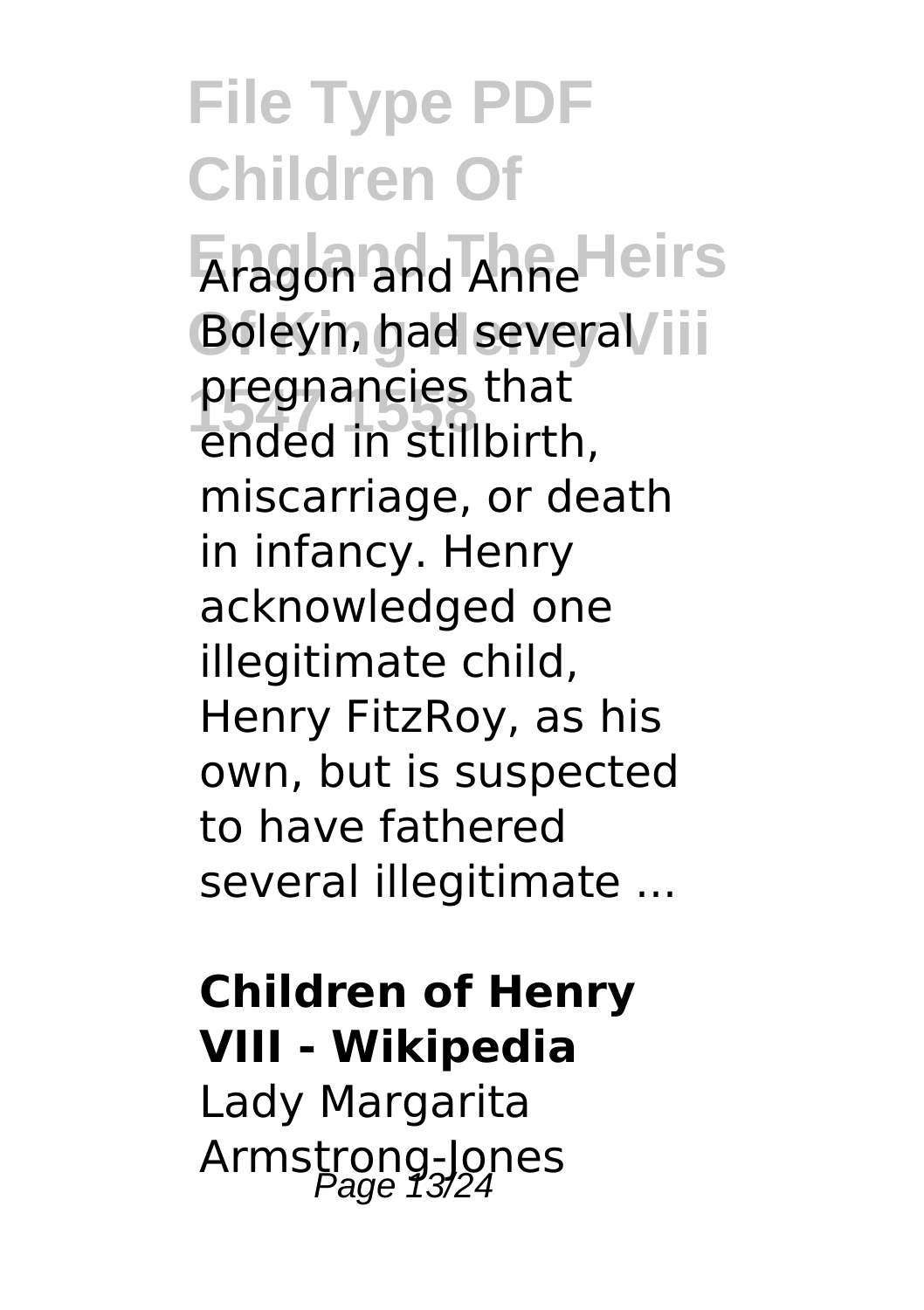**Branch of the Family ITS Of King Henry Viii** Tree: Children of David **1547 1558** Viscount Linley; grand-Armstrong-Jones, nephew and -niece of Queen Elizabeth II (pictured here with their dad, David...

#### **British Line of Succession 2020 - Next Heir to the Throne ...**

A highly readable work of history, Children of England covers in narrative form the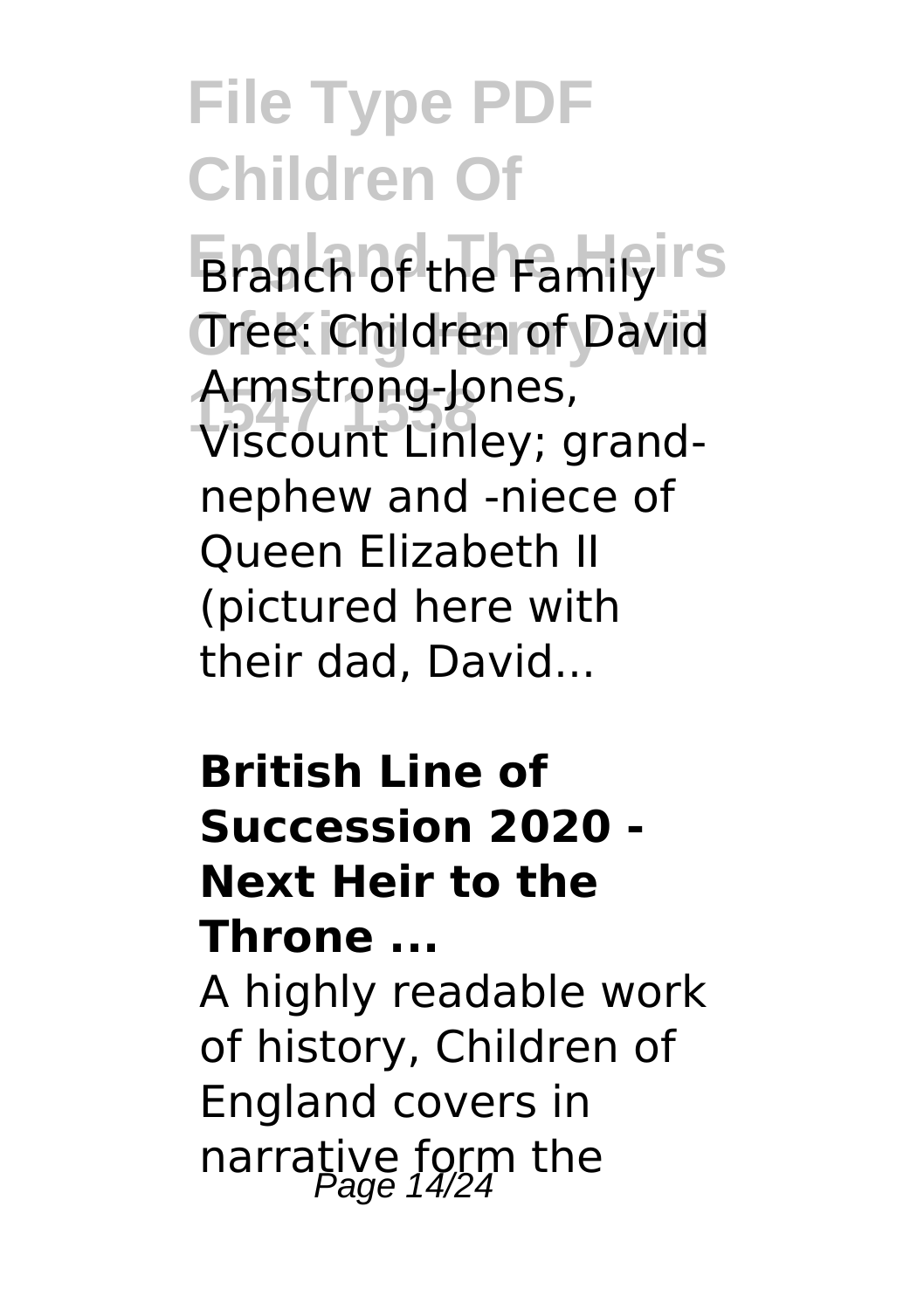**England The Henry ITS Of King Henry Viii** VIII's children, Edward **1547 1558** VI (1547 -1553), Mary I (1553 -1558) and Elizabeth I's accession to the throne in 1558. It is a sequel to Weir's work, The Six Wives of Henry VIII.

#### **BOOKS: CHILDREN OF ENGLAND: The Heirs of King Henry VIII ...** Prince Arthur of Connaught and Strathearn<br>Page 15/24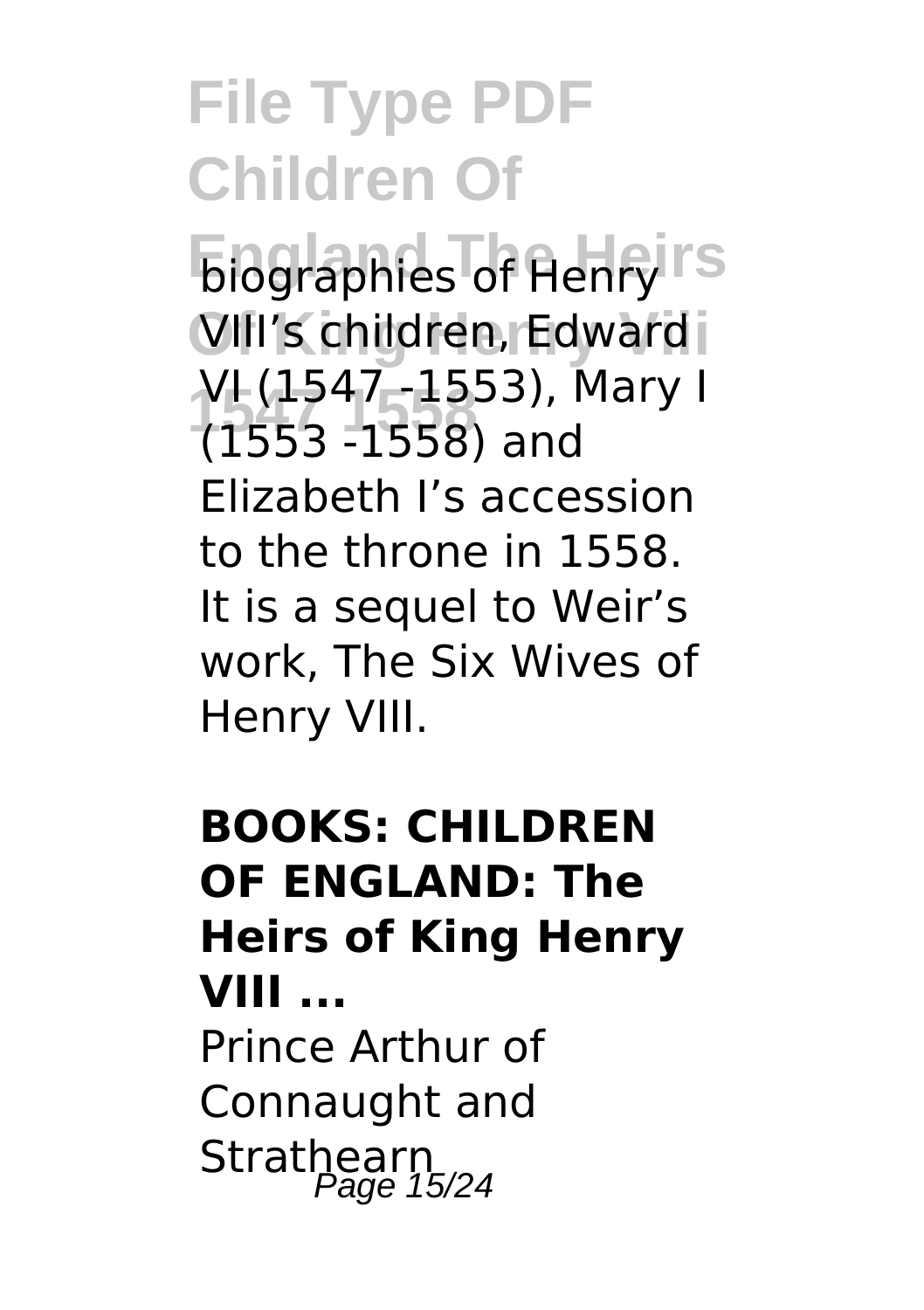**England The Heirs** (1883–1938), married Princess Alexandra, Viii **1547 1558** a daughter of Princess Duchess of Fife (herself Louise, granddaughter of Edward VII and greatgranddaughter of Victoria and Albert) Princess Patricia of Connaught, Lady Patricia Ramsay (1885–1974), married Sir Alexander Ramsay.

**Queen Victoria's Children and Grandchildren**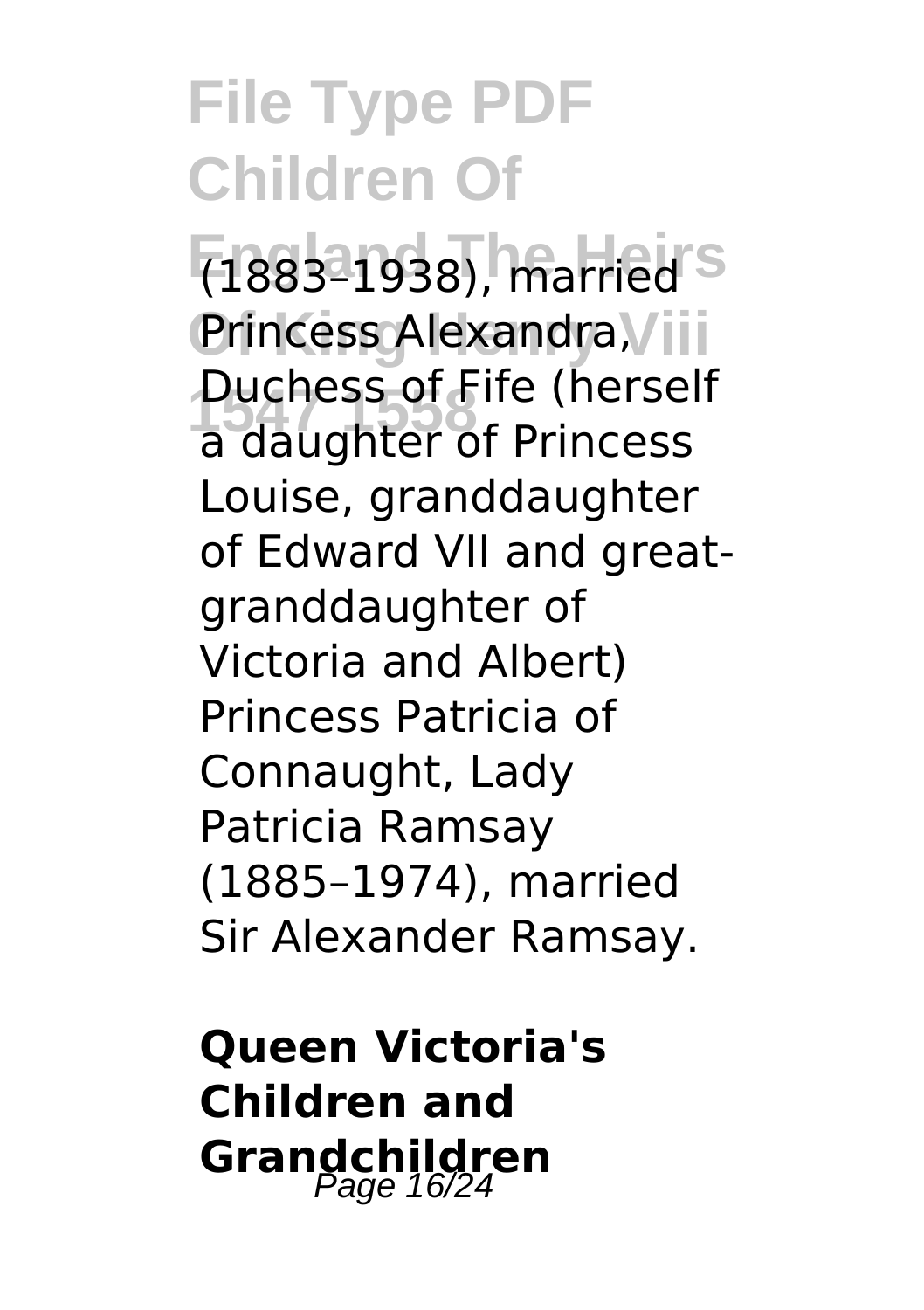**Edward III** of leirs **England and his wife, iii 1547 1558** had eight sons and five Philippa of Hainault, daughters.The Wars of the Roses were fought between the different factions of Edward III's descendants. The following list outlines the genealogy supporting male heirs ascendant to the throne during the conflict, and the roles of their cousins.

Page 17/24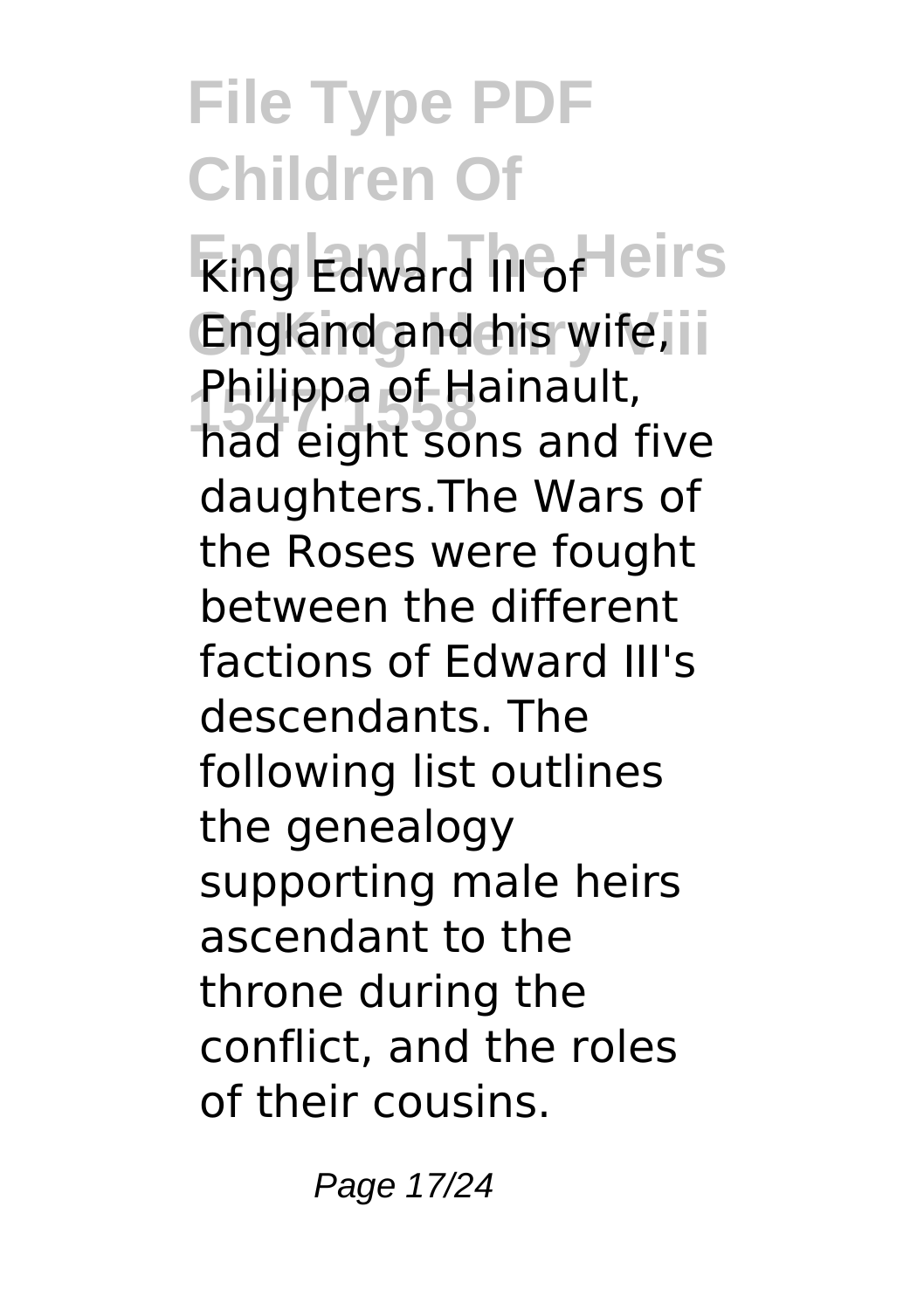**Fissue of Edward III**IS **Of England enry Viii Wikipedia**

*I***VIKIPedia**<br>At his death in 1547, King Henry VIII left four heirs to the English throne: his only son, the nine-year-old Prince Edward; the Lady Mary, the adult daughter of his first wife, Catherine of Aragon; the Lady Elizabeth, the daughter of his second wife, Anne Boleyn, and his young great-niece, the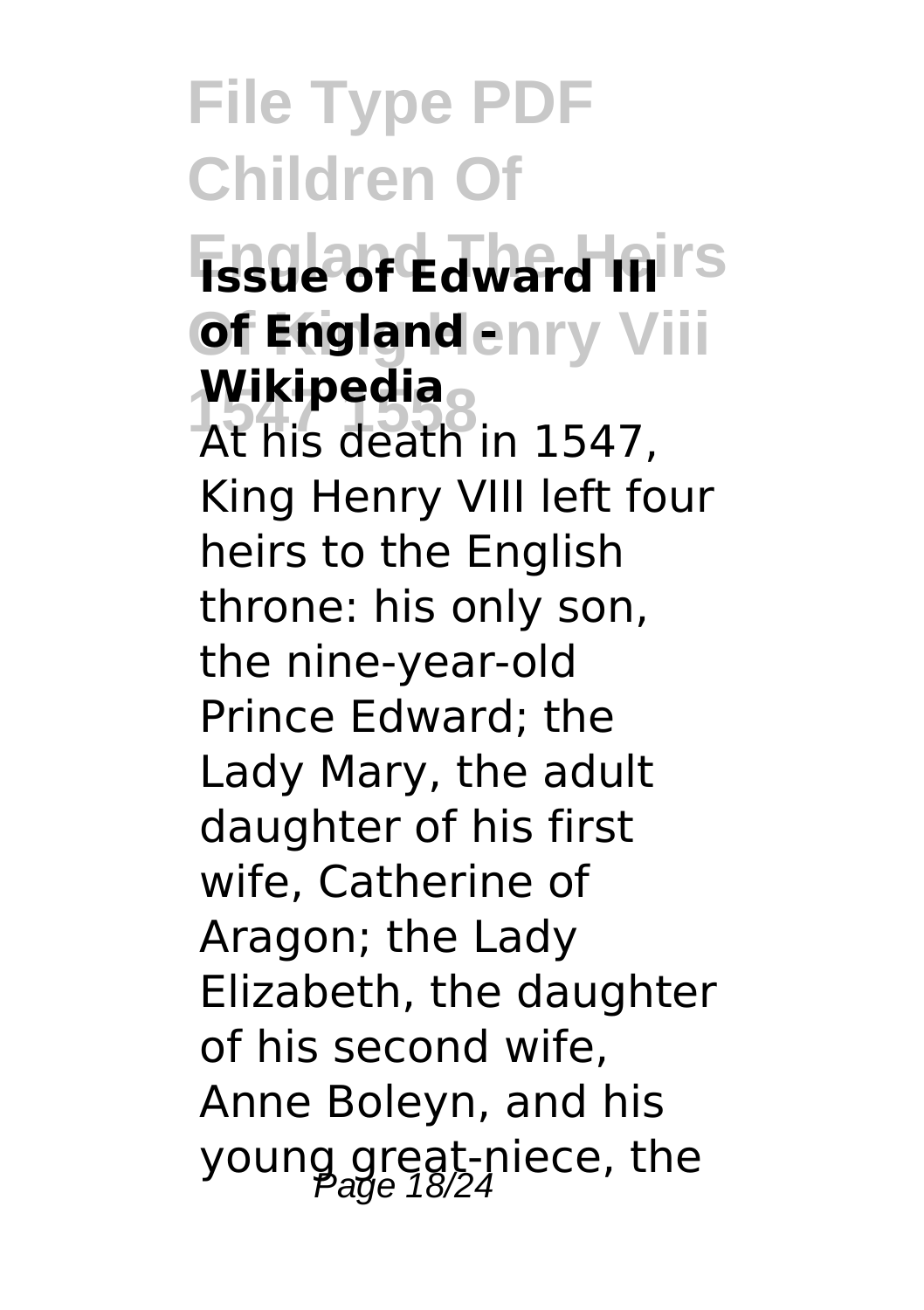**File Type PDF Children Of** Eady Jane Grey. Heirs **Of King Henry Viii 1547 1558 Henry VIII by Alison The Children of Weir - Goodreads** Henry was one of seven children. Only four lived beyond infancy, which was not unusual in an age of high infant mortality. Katherine of Aragon also came from a family of seven: two of her siblings were stillborn. Thus there was a history of infant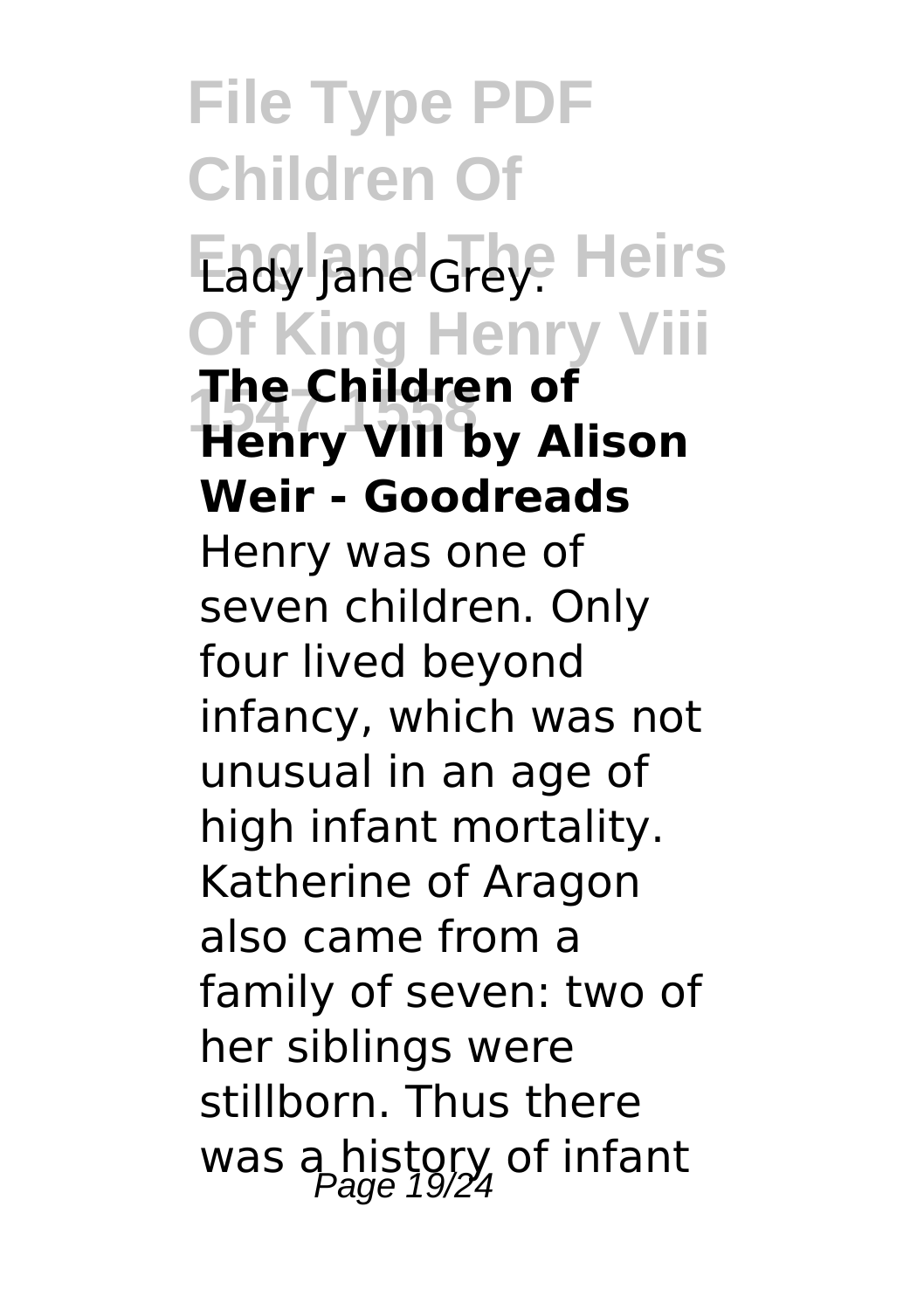**Enantality on both sides,** which may or may not **1547 1558** be significant.

#### **Catherine of Aragon's Children, The Lost Heirs Of Henry ...**

Find helpful customer reviews and review ratings for Children of England: The Heirs of King Henry VIII 1547-1558 at Amazon.com. Read honest and unbiased product reviews from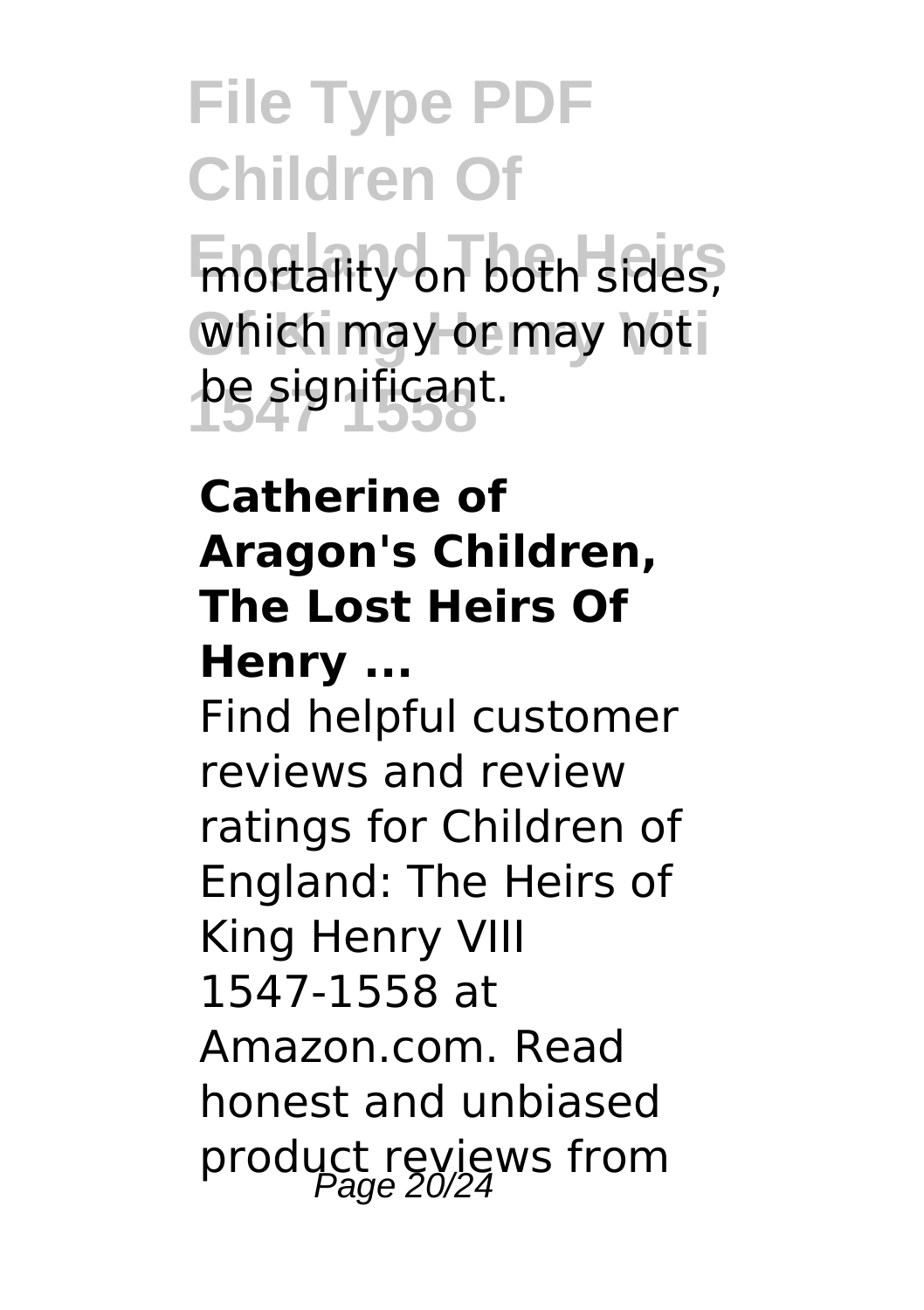### **File Type PDF Children Of England The Heirs Of King Henry Viii 1547 1558 Customer reviews: Amazon.com: Children of England: The ...**

Get Free Children Of England The Heirs Of King Henry Viii 1547 1558books collections children of england the heirs of king henry viii 1547 1558 that we will agreed offer. It is not all but the costs. It's practically what you compulsion currently.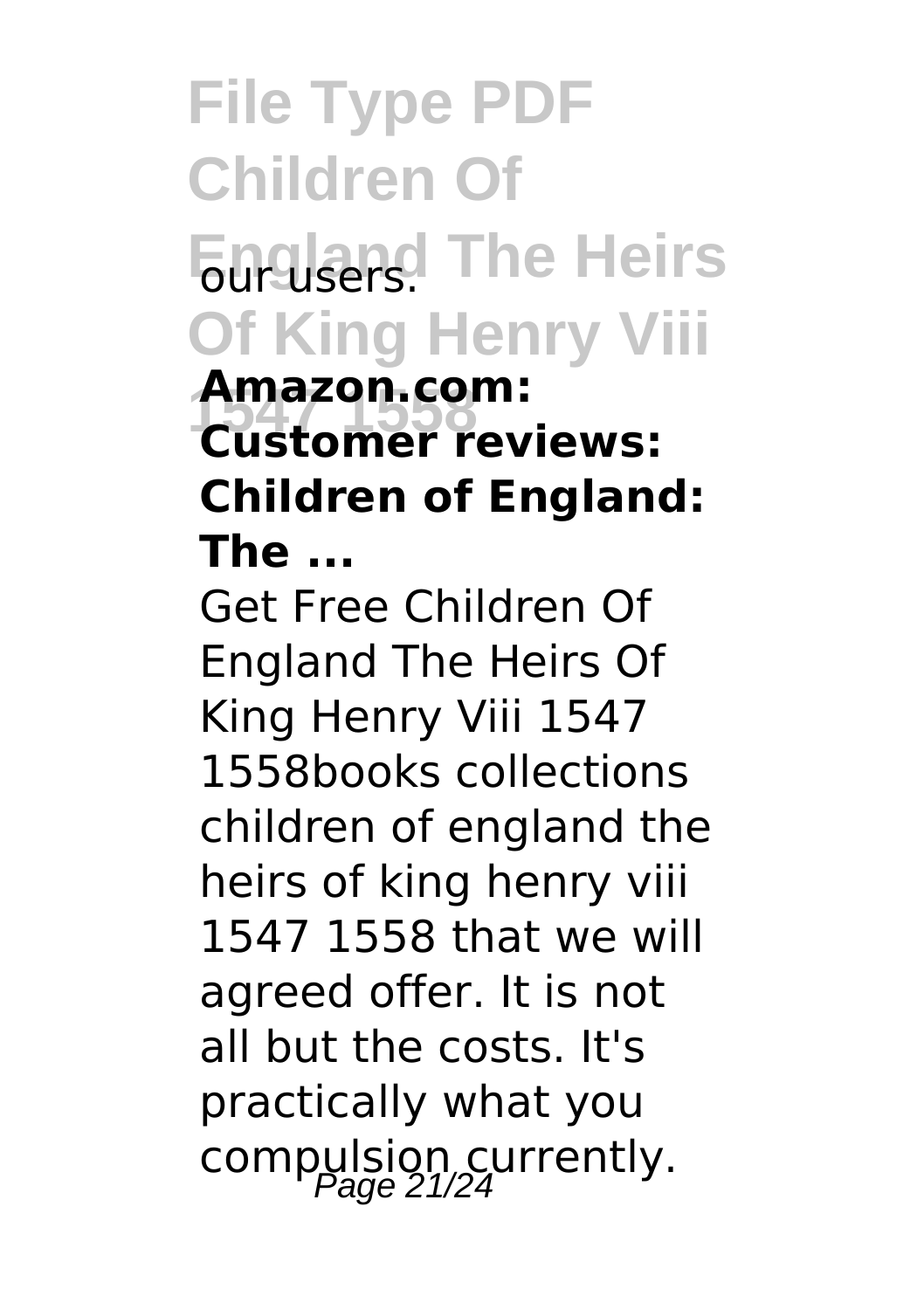### **File Type PDF Children Of England The Heirs** This children of england the heirs of iii **1547 1558** 1558, as one of the king henry viii 1547 most lively sellers

#### **Children Of England The Heirs Of King Henry Viii 1547 1558** When Henry VIII died in 1547, he left three highly intelligent children to succeed him in turn, to be followed, if their lines failed, by the descendants of his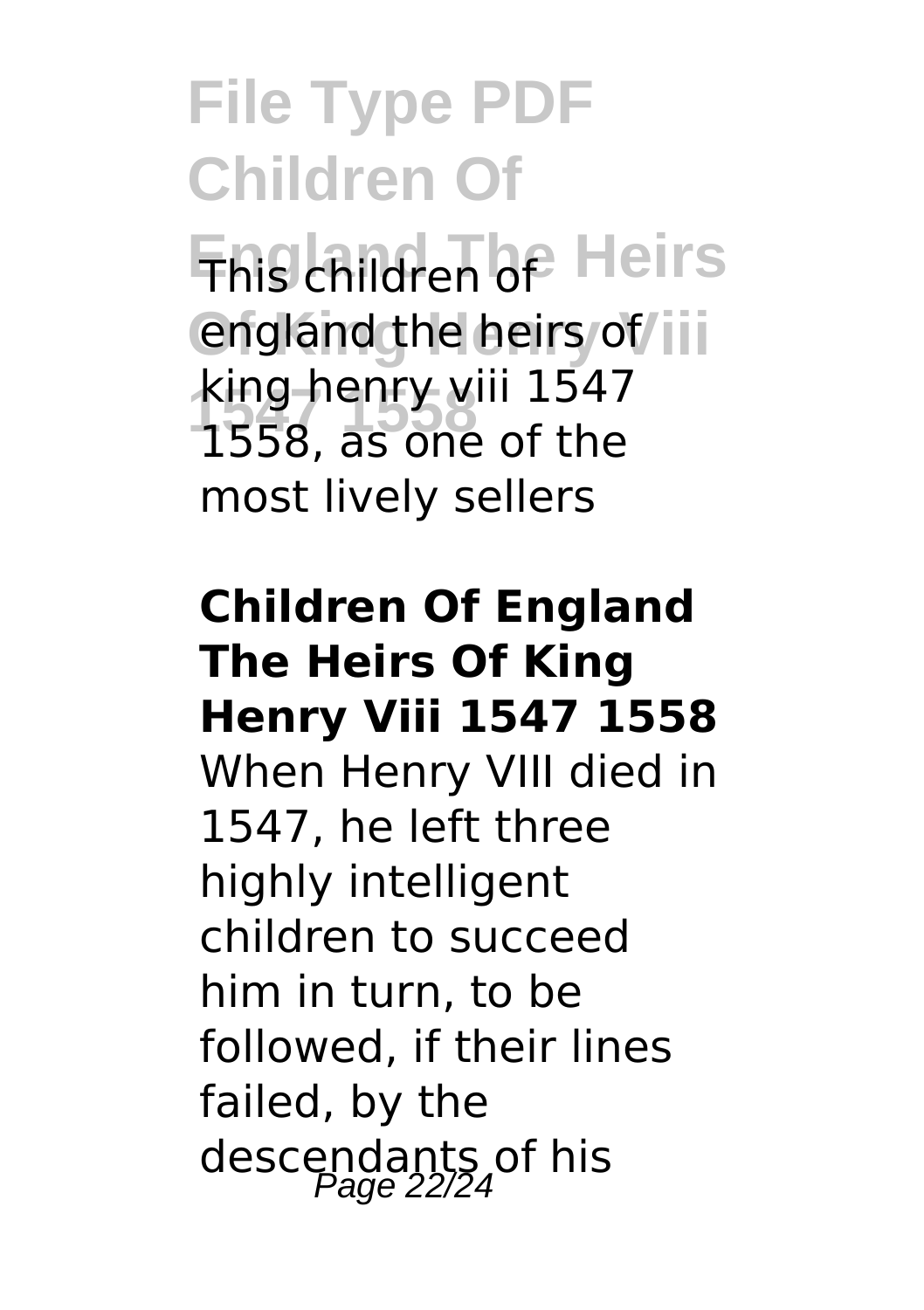Eister, Mary Tudor.leirs Children of England/iii **1547 1558** where Alison Wier's begins at the point bestseller, The Six Wives of Henry VIII came to an end, and covers the period until Elizabeth succeeded to the throne in 1558.

Copyright code: [d41d8cd98f00b204e98](/sitemap.xml) [00998ecf8427e.](/sitemap.xml)